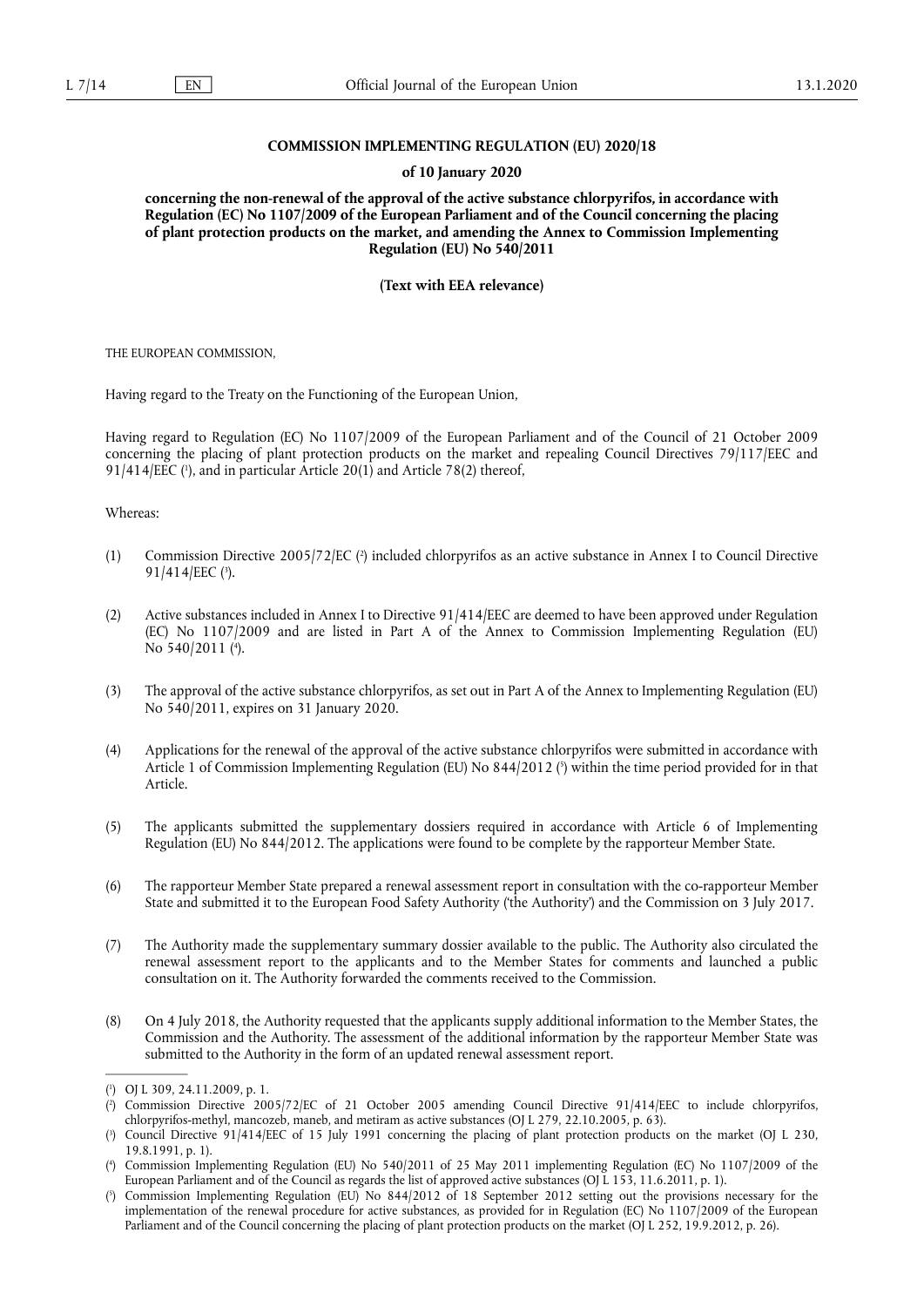- (9) The Authority organised an expert discussion in April 2019 to discuss certain elements related to the human health risk assessment. Due to concerns about genotoxicity and developmental neurotoxicity raised during that discussion, on 1 July 2019 the Commission sent a mandate to the Authority requesting a statement on the available outcomes of the human health assessment and an indication whether the active substance can be expected to meet the approval criteria which are applicable to human health as laid down in Article 4 of Regulation (EC) No 1107/2009.
- (10) On 31 July 2019, the Authority sent its statement ( $\degree$ ) to the Commission. In its statement, the Authority confirmed that its conclusions on the human health assesment indicate that critical areas of concerns exist. Based on the information available, it cannot be excluded that chlorpyrifos has a genotoxic potential, since positive results were found in a number of *in vitro* and *in vivo* studies. Consequently, it is not possible to establish health-based reference values for chlorpyrifos and to conduct the relevant consumer and non-dietary risk assessments. Furthermore, developmental neurotoxicity (DNT) effects were observed in the available study on developmental neurotoxicity in rats and epidemiological evidence exists showing an association between exposure to chlorpyrifos and/or chlorpyrifos-methyl during development and adverse neurodevelopmental outcomes in children. Moreover, it is indicated that the peer review experts considered it appropriate to classify chlorpyrifos as toxic for reproduction, category 1B, in accordance with the criteria established under Regulation (EC) No 1272/2008 of the European Parliament and of the Council (7).
- (11) The Commission invited the applicants to submit their comments on the statement of the Authority. Furthermore, in accordance with the third subparagraph of Article 14(1) of Implementing Regulation (EU) No 844/2012, the Commission invited the applicants to submit comments on the draft renewal report. The applicants submitted their comments, which have been carefully examined.
- (12) However, despite the arguments put forward by the applicants, the concerns regarding the active substance could not be eliminated.
- (13) Consequently, it has not been established, with respect to one or more representative uses of at least one plant protection product that the approval criteria provided for in Article 4 of Regulation (EC) No 1107/2009 are satisfied. The environmental risk assessment, although not finalised, cannot alter this conclusion since the approval criteria related to the effects on human health are not satisfied and should therefore not delay further the decisionmaking on the renewal of the approval of the active substance. It is therefore appropriate not to renew the approval of the active substance chlorpyrifos in accordance with Article  $20(1)(b)$  of that Regulation.
- (14) Implementing Regulation (EU) No 540/2011 should therefore be amended accordingly.
- (15) Member States should be given sufficient time to withdraw authorisations for plant protection products containing chlorpyrifos.
- (16) For plant protection products containing chlorpyrifos, where Member States grant any grace period in accordance with Article 46 of Regulation (EC) No 1107/2009, that period should not exceed 3 months from the date of entry into force of this Regulation.
- (17) Commission Implementing Regulation (EU) 2018/1796 ( 8 ) extended the approval period of chlorpyrifos to 31 January 2020 in order to allow the renewal process to be completed before the expiry of the approval period of that substance. However, given that a decision on the non-renewal of the approval is being taken ahead of the expiry of that extended approval period, this Regulation should apply as soon as possible.

<sup>(</sup> 6 ) EFSA (European Food Safety Authority), 2019. Statement on the available outcomes of the human health assessment in the context of the pesticides peer review of the active substance chlorpyrifos. *EFSA Journal* 2019;17(5):5809. https://doi.org/10.2903/j. efsa.2019.5809

<sup>(</sup> 7 ) Regulation (EC) No 1272/2008 of the European Parliament and of the Council of 16 December 2008 on classification, labelling and packaging of substances and mixtures, amending and repealing Directives 67/548/EEC and 1999/45/EC, and amending Regulation (EC) No 1907/2006 (OJ L 353, 31.12.2008, p. 1).

<sup>(</sup> 8 ) Commission Implementing Regulation (EU) 2018/1796 of 20 November 2018 amending Implementing Regulation (EU) No 540/2011 as regards the extension of the approval periods of the active substances amidosulfuron, bifenox, chlorpyrifos, chlorpyrifos-methyl, clofentezine, dicamba, difenoconazole, diflubenzuron, diflufenican, dimoxystrobin, fenoxaprop-p, fenpropidin, lenacil, mancozeb, mecoprop-p, metiram, nicosulfuron, oxamyl, picloram, pyraclostrobin, pyriproxyfen and tritosulfuron (OJ L 294, 21.11.2018, p. 15).